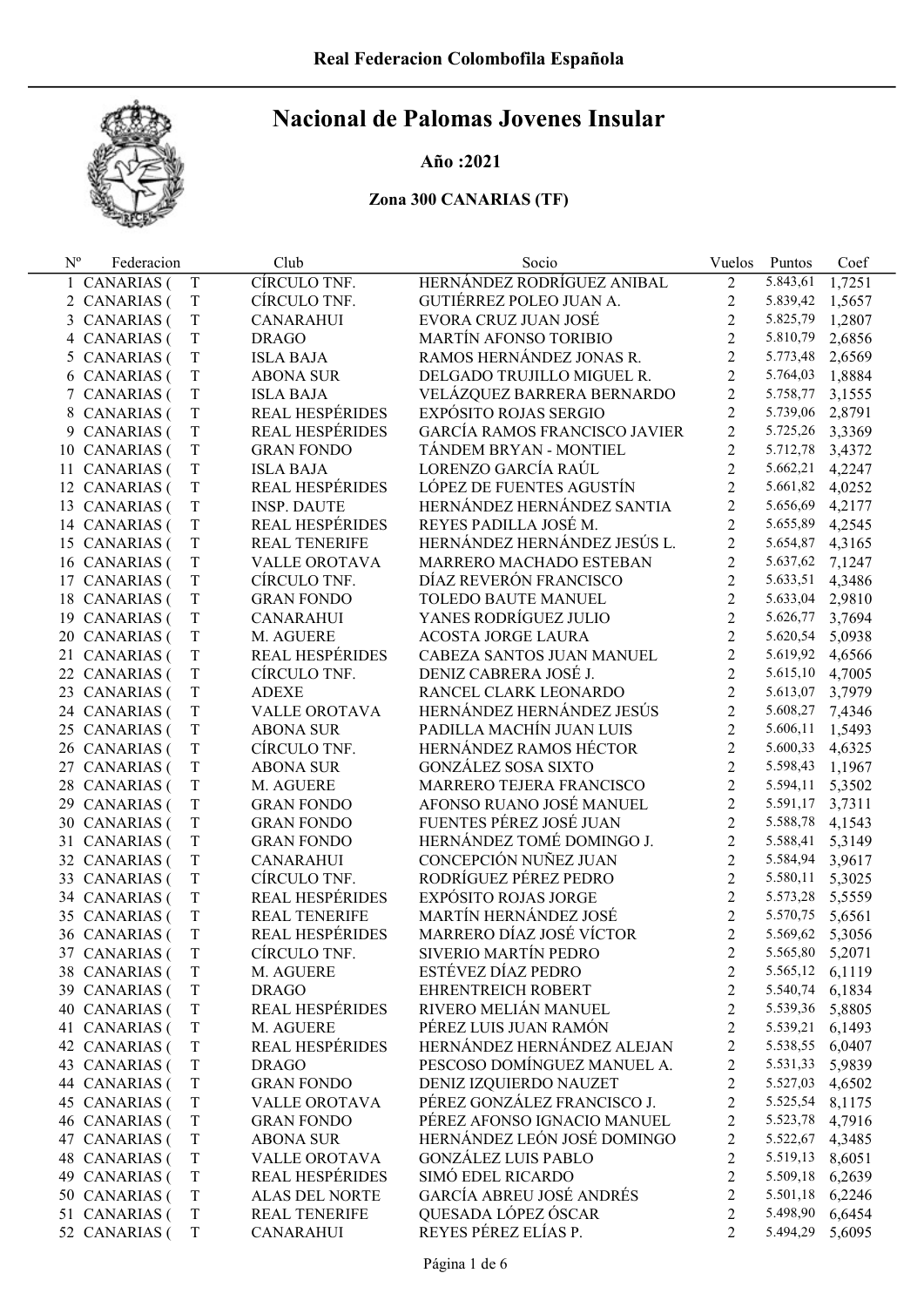

#### Año :2021

| $\mathbf{N}^{\text{o}}$ | Federacion        |             | Club                   | Socio                           | Vuelos         | Puntos          | Coef   |
|-------------------------|-------------------|-------------|------------------------|---------------------------------|----------------|-----------------|--------|
|                         | 53 CANARIAS (     | T           | M. AGUERE              | <b>ALONSO RODRÍGUEZ SIMEI</b>   | $\overline{2}$ | 5.493,49        | 6,7131 |
|                         | 54 CANARIAS (     | $\mathbf T$ | <b>REAL TENERIFE</b>   | MARTÍN GARCÍA JOSÉ M.           | $\sqrt{2}$     | 5.486,28        | 6,8461 |
|                         | 55 CANARIAS (     | $\mathbf T$ | VALLE OROTAVA          | MARTÍN MORALES MATÍAS DAVID     | $\overline{2}$ | 5.482,16        | 8,9128 |
|                         | 56 CANARIAS (     | $\rm T$     | <b>DRAGO</b>           | DÍAZ GONZÁLEZ JOSÉ A.           | $\overline{2}$ | 5.481,81        | 6,7936 |
|                         | 57 CANARIAS (     | $\mathbf T$ | <b>ABONA SUR</b>       | <b>GONZÁLEZ RIVERO CRISTO</b>   | $\overline{2}$ | 5.470,43        | 2,5463 |
|                         | 58 CANARIAS (     | $\rm T$     | M. AGUERE              | RODRÍGUEZ ALONSO ELOY           | $\overline{2}$ | 5.466,54        | 6,9027 |
|                         | 59 CANARIAS (     | $\mathbf T$ | M. AGUERE              | ACOSTA CAMACHO SALVADOR         | $\overline{2}$ | 5.465,70        | 7,1977 |
|                         | 60 CANARIAS (     | $\mathbf T$ | <b>ISLA BAJA</b>       | HERNÁNDEZ HERNÁNDEZ MOISÉS      | $\overline{2}$ | 5.464,50        | 5,8129 |
|                         | 61 CANARIAS (     | $\rm T$     | <b>DRAGO</b>           | LEÓN ARVELO JOSÉ ANTONIO        | $\overline{2}$ | 5.463,21        | 7,1826 |
|                         | 62 CANARIAS (     | $\mathbf T$ | M. AGUERE              | GALVÁN LÓPEZ GUILLERMO          | $\overline{2}$ | 5.460,85        | 7,0746 |
|                         | 63 CANARIAS (     | $\rm T$     | <b>DRAGO</b>           | TÁNDEM BARRETO - CARLOS         | $\overline{2}$ | 5.460,38        | 6,9274 |
|                         | 64 CANARIAS (     | $\mathbf T$ | CÍRCULO TNF.           | ESCOBAR HERNÁNDEZ CÉSAR         | $\overline{2}$ | 5.450,53        | 6,6466 |
|                         | 65 CANARIAS (     | $\rm T$     | CÍRCULO TNF.           | <b>GONZALO DUBOY JUAN PEDRO</b> | $\overline{2}$ | 5.449,55        | 7,0724 |
|                         | 66 CANARIAS (     | $\mathbf T$ | CÍRCULO TNF.           | DE FUENTES BARRERA CARLOS       | $\overline{2}$ | 5.440,26        | 7,0285 |
|                         | 67 CANARIAS (     | $\rm T$     | <b>REAL TENERIFE</b>   | EXPÓSITO CRUZ JONHATAN          | $\overline{2}$ | 5.437,65        | 7,5484 |
|                         | 68 CANARIAS (     | $\mathbf T$ | <b>REAL HESPÉRIDES</b> | SABINA SOSA JOSÉ ROMÁN          | $\overline{2}$ | 5.435,83        | 6,5981 |
|                         | 69 CANARIAS (     | $\rm T$     | M. AGUERE              | GARCÍA RODRÍGUEZ FERNANDO       | $\overline{2}$ | 5.434,09        | 7,5771 |
|                         | 70 CANARIAS (     | $\mathbf T$ | <b>ISLA BAJA</b>       | VELÁZQUEZ GALLARDO HÉCTOR J.    | $\overline{2}$ | 5.425,35        | 6,8383 |
|                         | 71 CANARIAS (     | $\rm T$     | <b>ABONA SUR</b>       | HERNÁNDEZ ALONSO QUITERIO       | $\overline{2}$ | 5.420,81        | 2,5569 |
|                         | 72 CANARIAS (     | $\mathbf T$ | <b>REAL TENERIFE</b>   | <b>BALAZS ANDRA'S</b>           | $\overline{2}$ | 5.419,43        | 7,2409 |
|                         | 73 CANARIAS (     | $\rm T$     | <b>GRAN FONDO</b>      | MARTÍN GARCÍA JONAY             | $\overline{2}$ | 5.406,44        | 6,7494 |
|                         | 74 CANARIAS (     | $\mathbf T$ | <b>REAL HESPÉRIDES</b> | FERNÁNDEZ GONZÁLEZ MATEO        | $\overline{2}$ | 5.399,79        | 7,5712 |
|                         | 75 CANARIAS (     | $\rm T$     | <b>GRAN FONDO</b>      | MONTIEL TORRES DIEGO            | $\overline{2}$ | 5.398,52        | 6,8159 |
|                         | 76 CANARIAS (     | $\mathbf T$ | <b>REAL TENERIFE</b>   | SIVERIO PÉREZ JOSÉ JORGE        | $\overline{2}$ | 5.396,21        | 8,5809 |
|                         | 77 CANARIAS (     | $\rm T$     | <b>CANARAHUI</b>       | <b>GONZÁLEZ REMÓN ISIDRO</b>    | $\overline{2}$ | 5.393,10        | 6,5270 |
|                         | 78 CANARIAS (     | $\mathbf T$ | <b>GRAN FONDO</b>      | DUQUE FARIÑA MANUEL CELSO       | $\overline{2}$ | 5.388,71        | 6,6565 |
|                         | 79 CANARIAS (     | $\mathbf T$ | <b>GRAN FONDO</b>      | LUGO DÍAZ JUAN DANIEL           | $\overline{2}$ | 5.387,51        | 6,8085 |
|                         | 80 CANARIAS (     | $\mathbf T$ | <b>INSP. DAUTE</b>     | ESTÉVEZ RAMOS JUAN JOSÉ         | $\overline{2}$ | 5.385,77        | 5,0467 |
| 81                      | <b>CANARIAS</b> ( | $\mathbf T$ | <b>GRAN FONDO</b>      | LLARENA GONZÁLEZ JUAN V.        | $\overline{2}$ | 5.383,50        | 6,8703 |
|                         | 82 CANARIAS (     | $\mathbf T$ | <b>REAL HESPÉRIDES</b> | VALENCIA HERNÁNDEZ JUAN M.      | $\overline{2}$ | 5.383,06        | 8,0013 |
|                         | 83 CANARIAS (     | $\mathbf T$ | <b>ISLA BAJA</b>       | HERNÁNDEZ RODRÍGUEZ GREGORI     | $\overline{2}$ | 5.375,96        | 7,4396 |
|                         | 84 CANARIAS (     | $\rm T$     | <b>REAL TENERIFE</b>   | MESA LLANOS JOSÉ MIGUEL         | $\overline{2}$ | 5.375,10        | 7,8340 |
|                         | 85 CANARIAS (     | $\mathbf T$ | PTO. DE LA CRUZ        | GARCÍA HERNÁNDEZ CRISTIAN       | $\overline{2}$ | 5.360,74        | 7,2261 |
|                         | 86 CANARIAS (     | $\rm T$     | <b>DRAGO</b>           | EXPÓSITO RODRÍGUEZ SALVADOR     | $\overline{2}$ | 5.358,67        | 8,2936 |
| 87                      | <b>CANARIAS</b> ( | $\rm T$     | REAL HESPÉRIDES        | TÁNDEM PEPITO - HUGO PALMERO    | $\overline{2}$ | 5.355,00        | 8,5845 |
|                         | 88 CANARIAS (     | $\rm T$     | REAL HESPÉRIDES        | EXPOSITO GARCÍA JULIO           | $\overline{2}$ | 5.348,53        | 8,3352 |
|                         | 89 CANARIAS (     | T           | CÍRCULO TNF.           | CABRERA BETHANCORT EUFEMIO      | 2              | 5.335,58 8,3975 |        |
|                         | 90 CANARIAS (     | T           | <b>REAL HESPÉRIDES</b> | SANTANA ARBELO JAVIER F.        | 2              | 5.333,73        | 8,6566 |
|                         | 91 CANARIAS (     | $\mathbf T$ | <b>REAL HESPÉRIDES</b> | RODRÍGUEZ RODRÍGUEZ RAMÓN       | $\overline{c}$ | 5.329,12        | 8,8250 |
|                         | 92 CANARIAS (     | $\mathbf T$ | <b>ABONA SUR</b>       | TOLEDO VARGAS AYTHAMI           | $\overline{c}$ | 5.328,16 5,6631 |        |
|                         | 93 CANARIAS (     | $\mathbf T$ | CÍRCULO TNF.           | HERNÁNDEZ MORA DOMINGO          | $\overline{c}$ | 5.327,20 8,6152 |        |
|                         | 94 CANARIAS (     | $\mathbf T$ | <b>GRAN FONDO</b>      | <b>TÁNDEM ARMAS</b>             | $\overline{c}$ | 5.309,98        | 8,1075 |
|                         | 95 CANARIAS (     | $\mathbf T$ | <b>REAL HESPÉRIDES</b> | REBOSO ACOSTA JUAN              | $\overline{c}$ | 5.300,85 8,3012 |        |
|                         | 96 CANARIAS (     | $\mathbf T$ | M. AGUERE              | ARENCIBIA MENDOZA J. JOSUÉ      | $\overline{c}$ | 5.299,32        | 9,3896 |
|                         | 97 CANARIAS (     | $\mathbf T$ | <b>REAL HESPÉRIDES</b> | MEDEROS CASTELLANO JUAN R.      | $\overline{c}$ | 5.299,22        | 8,9029 |
|                         | 98 CANARIAS (     | $\mathbf T$ | <b>REAL HESPÉRIDES</b> | VALENCIA RAMOS ÁLVARO           | $\overline{c}$ | 5.298,74        | 8,7422 |
|                         | 99 CANARIAS (     | $\mathbf T$ | <b>ALAS DEL NORTE</b>  | CABRERA GONZÁLEZ DANIEL         | $\overline{c}$ | 5.296,83        | 6,8367 |
|                         | 100 CANARIAS (    | $\mathbf T$ | <b>ISLA BAJA</b>       | HERNÁNDEZ BÁEZ TELESFORO ADÁ    | $\overline{c}$ | 5.282,05        | 8,2959 |
|                         | 101 CANARIAS (    | $\mathbf T$ | <b>ABONA SUR</b>       | PÉREZ ESTÉVEZ FCO. JAVIER       | $\overline{2}$ | 5.279,33        | 4,8161 |
|                         | 102 CANARIAS (    | $\mathbf T$ | <b>INSP. DAUTE</b>     | PERERA CASAÑAS JUAN I.          | $\overline{c}$ | 5.274,65        | 5,2059 |
|                         | 103 CANARIAS (    | $\mathbf T$ | <b>REAL TENERIFE</b>   | HERRERA HERNÁNDEZ ARMANDO       | $\overline{2}$ | 5.264,46        | 7,9986 |
|                         | 104 CANARIAS (    | T           | <b>CANARAHUI</b>       | MERIQI SHUKRI                   | $\overline{2}$ | 5.255,38 8,4564 |        |
|                         |                   |             |                        |                                 |                |                 |        |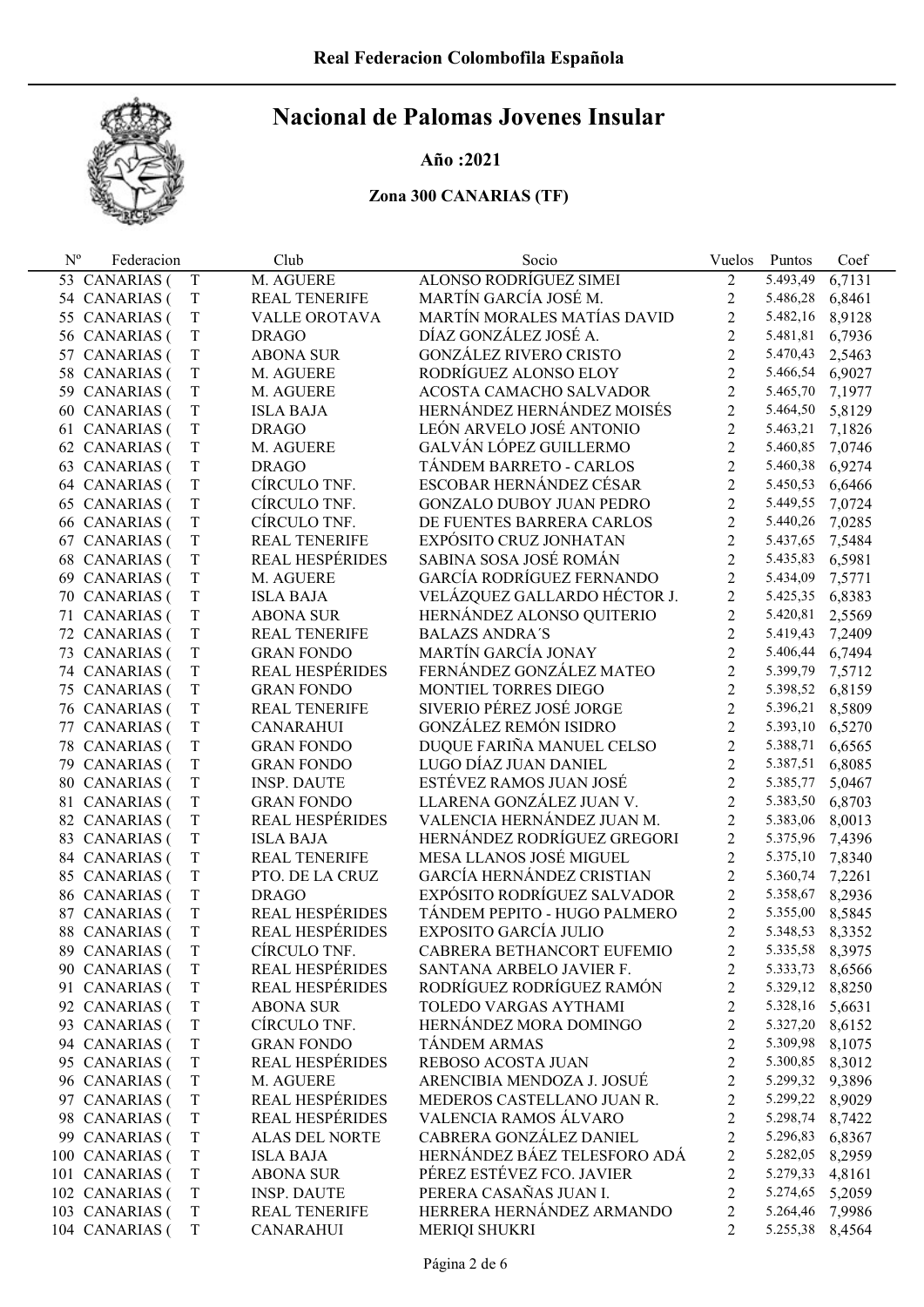

#### Año :2021

| $N^{o}$ | Federacion     |             | Club                   | Socio                         | Vuelos         | Puntos           | Coef   |
|---------|----------------|-------------|------------------------|-------------------------------|----------------|------------------|--------|
|         | 105 CANARIAS ( | T           | <b>REAL HESPÉRIDES</b> | MEDINA LEON MIGUEL JOSÉ       | 2              | 5.255,21         | 9,7979 |
|         | 106 CANARIAS ( | $\mathbf T$ | <b>ISLA BAJA</b>       | MARTÍN ACEVEDO FCO. ENRIQUE   | $\overline{c}$ | 5.244,01         | 8,5312 |
|         | 107 CANARIAS ( | T           | PTO. DE LA CRUZ        | SILVERIO GRILLO RAFAEL J.     | $\overline{2}$ | 5.241,88         | 9,1802 |
|         | 108 CANARIAS ( | T           | REAL HESPÉRIDES        | RODRÍGUEZ DE PAZ FERNANDO     | $\overline{c}$ | 5.236,54         | 9,7368 |
|         | 109 CANARIAS ( | T           | CANARAHUI              | MARTÍN GARCÍA JUAN SGO.       | $\overline{2}$ | 5.231,89         | 7,0088 |
|         | 110 CANARIAS ( | T           | <b>CANARAHUI</b>       | PLASENCIA HERRERA EDUARDO     | $\overline{2}$ | 5.225,70         | 8,1462 |
|         | 111 CANARIAS ( | T           | CÍRCULO TNF.           | PEÑA MELIÁN FERNANDO          | $\overline{2}$ | 5.220,54         | 7,2838 |
|         | 112 CANARIAS ( | T           | M. AGUERE              | <b>CANO CANO JUAN</b>         | $\overline{2}$ | 5.219,74 10,3288 |        |
|         | 113 CANARIAS ( | T           | PTO. DE LA CRUZ        | <b>MARTÍN GARCÍA ROBERTO</b>  | $\overline{c}$ | 5.207,26 8,6199  |        |
|         | 114 CANARIAS ( | T           | ALAS DEL NORTE         | HERNÁNDEZ CASTILLA JUAN C.    | $\overline{2}$ | 5.207,19 9,3245  |        |
|         | 115 CANARIAS ( | T           | <b>DRAGO</b>           | MARTÍN AFONSO JOSÉ MANUEL     | $\overline{2}$ | 5.207,03         | 8,8443 |
|         | 116 CANARIAS ( | T           | CÍRCULO TNF.           | GONZÁLEZ PÉREZ PEDRO J.       | $\overline{2}$ | 5.204,42 8,4189  |        |
|         | 117 CANARIAS ( | T           | <b>CANARAHUI</b>       | ÁLVAREZ REVERÓN ANDRÉS        | $\overline{2}$ | 5.199,39 9,2512  |        |
|         | 118 CANARIAS ( | $\rm T$     | REAL HESPÉRIDES        | <b>GROSSO GONZÁLEZ SERGIO</b> | $\overline{2}$ | 5.195,70 10,6251 |        |
|         | 119 CANARIAS ( | T           | M. AGUERE              | GUTIÉRREZ SANTOS BENIGNO      | $\overline{2}$ | 5.189,66 10,8858 |        |
|         | 120 CANARIAS ( | T           | PTO. DE LA CRUZ        | MACHADO DUQUE FERNANDO        | $\overline{2}$ | 5.183,25 7,3813  |        |
|         | 121 CANARIAS ( | T           | ALAS DEL NORTE         | GARCÍA QUINTERO MARIO M.      | $\overline{c}$ | 5.176,14 9,2616  |        |
|         | 122 CANARIAS ( | T           | <b>ISLA BAJA</b>       | CARBALLO GONZÁLEZ ALFREDO     | $\overline{c}$ | 5.173,27 9,0265  |        |
|         | 123 CANARIAS ( | T           | PTO. DE LA CRUZ        | MESA DÍAZ ANTONIO             | $\overline{2}$ | 5.155,91 9,6423  |        |
|         | 124 CANARIAS ( | T           | CÍRCULO TNF.           | DE FUENTES BARRERA FERNANDO   | $\overline{c}$ | 5.153,35 11,0473 |        |
|         | 125 CANARIAS ( | $\rm T$     | REAL HESPÉRIDES        | CARRILLO DEL CASTILLO FERNAND | $\overline{c}$ | 5.149,03 9,9476  |        |
|         | 126 CANARIAS ( | $\rm T$     | <b>REAL HESPÉRIDES</b> | MARICHAL AGUIAR DOMINGO       | $\overline{c}$ | 5.135,30 10,4744 |        |
|         | 127 CANARIAS ( | T           | <b>ADEXE</b>           | TÁNDEM ACHAMAN                | $\overline{2}$ | 5.132,78 5,7430  |        |
|         | 128 CANARIAS ( | T           | <b>CANARAHUI</b>       | MORALES ÁLVAREZ DAN MISAEL    | $\overline{2}$ | 5.130,06 10,4439 |        |
|         | 129 CANARIAS ( | T           | REAL HESPÉRIDES        | PEÑA MELIÁN ANTONIO RAMÓN     | $\overline{c}$ | 5.123,39 11,0541 |        |
|         | 130 CANARIAS ( | $\rm T$     | PTO. DE LA CRUZ        | PÉREZ PÉREZ JAVIER            | $\overline{2}$ | 5.119,54 10,3654 |        |
|         | 131 CANARIAS ( | T           | <b>REAL TENERIFE</b>   | VEGA IZQUIERDO DIEGO          | $\overline{2}$ | 5.119,37 11,1121 |        |
|         | 132 CANARIAS ( | T           | PTO. DE LA CRUZ        | PERERA MOLINA CRISTÓBAL       | $\overline{2}$ | 5.117,95 10,3277 |        |
|         | 133 CANARIAS ( | T           | REAL HESPÉRIDES        | <b>JEREZ HERRERA MANUEL</b>   | $\overline{2}$ | 5.111,59 9,6599  |        |
|         | 134 CANARIAS ( | $\rm T$     | <b>ABONA SUR</b>       | DELGADO GARCÍA DOMINGO        | $\overline{c}$ | 5.098,55 6,7539  |        |
|         | 135 CANARIAS ( | $\rm T$     | REAL HESPÉRIDES        | EXPÓSITO ROJAS ANTONIO        | $\overline{c}$ | 5.093,75 11,3381 |        |
|         | 136 CANARIAS ( | T           | <b>GRAN FONDO</b>      | <b>GÓMEZ BAUTE VICTOR D.</b>  | $\overline{c}$ | 5.092,13 8,2581  |        |
|         | 137 CANARIAS ( | T           | REAL TENERIFE          | RODRÍGUEZ DELGADO ANTONIO     | $\overline{c}$ | 5.072,81 11,7809 |        |
|         | 138 CANARIAS ( | T           | REAL HESPÉRIDES        | EXPÓSITO ROJAS MIGUEL A.      | $\overline{c}$ | 5.069,63 10,5403 |        |
|         | 139 CANARIAS ( | T           | CÍRCULO TNF.           | GONZÁLEZ RODRÍGUEZ ENRIQUE    | $\overline{c}$ | 5.068,59 10,3532 |        |
|         | 140 CANARIAS ( | T           | <b>GRAN FONDO</b>      | <b>GARCÍA ALBERTO RICARDO</b> | $\overline{2}$ | 5.065,44 11,4270 |        |
|         | 141 CANARIAS ( | T           | <b>REAL TENERIFE</b>   | HERRERA HERNÁNDEZ JUAN C.     | 2              | 5.052,60 12,2972 |        |
|         | 142 CANARIAS ( | T           | PTO. DE LA CRUZ        | PADRÓN RODRÍGUEZ JOSÉ A.      | 2              | 5.041,97 11,2341 |        |
|         | 143 CANARIAS ( | $\mathbf T$ | <b>CANARAHUI</b>       | MORENO GUTIÉRREZ JUAN P.      | $\overline{c}$ | 5.024,55 11,0775 |        |
|         | 144 CANARIAS ( | T           | <b>CANARAHUI</b>       | GUTIÉRREZ SEPULVEDA VÍCTOR D. | $\overline{c}$ | 5.022,57 11,8035 |        |
|         | 145 CANARIAS ( | T           | <b>REAL TENERIFE</b>   | PÉREZ HERNÁNDEZ DOMINGO       | $\overline{c}$ | 5.016,29 13,2019 |        |
|         | 146 CANARIAS ( | T           | <b>REAL TENERIFE</b>   | VARAS REYES Mª ISABEL         | $\overline{c}$ | 5.012,49 12,8832 |        |
|         | 147 CANARIAS ( | T           | <b>ABONA SUR</b>       | PAZ OVAL JOSÉ LUIS            | 2              | 5.007,86 7,2329  |        |
|         | 148 CANARIAS ( | T           | PTO. DE LA CRUZ        | CALZADILLA LORENZO JULIO      | $\overline{c}$ | 4.999,42 10,3084 |        |
|         | 149 CANARIAS ( | T           | <b>REAL TENERIFE</b>   | ABAD ABAD MIGUEL ANGEL        | $\overline{c}$ | 4.984,82 13,4089 |        |
|         | 150 CANARIAS ( | T           | <b>GRAN FONDO</b>      | FEBLES MARTÍN JOSÉ RAMÓN      | $\overline{c}$ | 4.969,90 11,6488 |        |
|         | 151 CANARIAS ( | T           | <b>ABONA SUR</b>       | <b>GARCÍA ORAMAS NICOLÁS</b>  | $\overline{c}$ | 4.961,18 6,4136  |        |
|         | 152 CANARIAS ( | T           | <b>ISLA BAJA</b>       | HERNÁNDEZ GONZÁLEZ DANIEL FC  | $\overline{c}$ | 4.959,43 9,1568  |        |
|         | 153 CANARIAS ( | T           | REAL HESPÉRIDES        | DIÁZ ÁLVAREZ JUAN MANUEL      | $\overline{c}$ | 4.949,97 10,0519 |        |
|         | 154 CANARIAS ( | T           | PTO. DE LA CRUZ        | PALOMARES GONZÁLEZ JAVIER     | $\overline{c}$ | 4.945,09 7,7423  |        |
|         | 155 CANARIAS ( | T           | PTO. DE LA CRUZ        | RODRÍGUEZ ZARZA PEDRO JOSÉ    | $\overline{c}$ | 4.918,91 11,0918 |        |
|         | 156 CANARIAS ( | $\mathbf T$ | VALLE OROTAVA          | SOSA HERNÁNDEZ URBANO         | $\overline{2}$ | 4.903,90 10,4436 |        |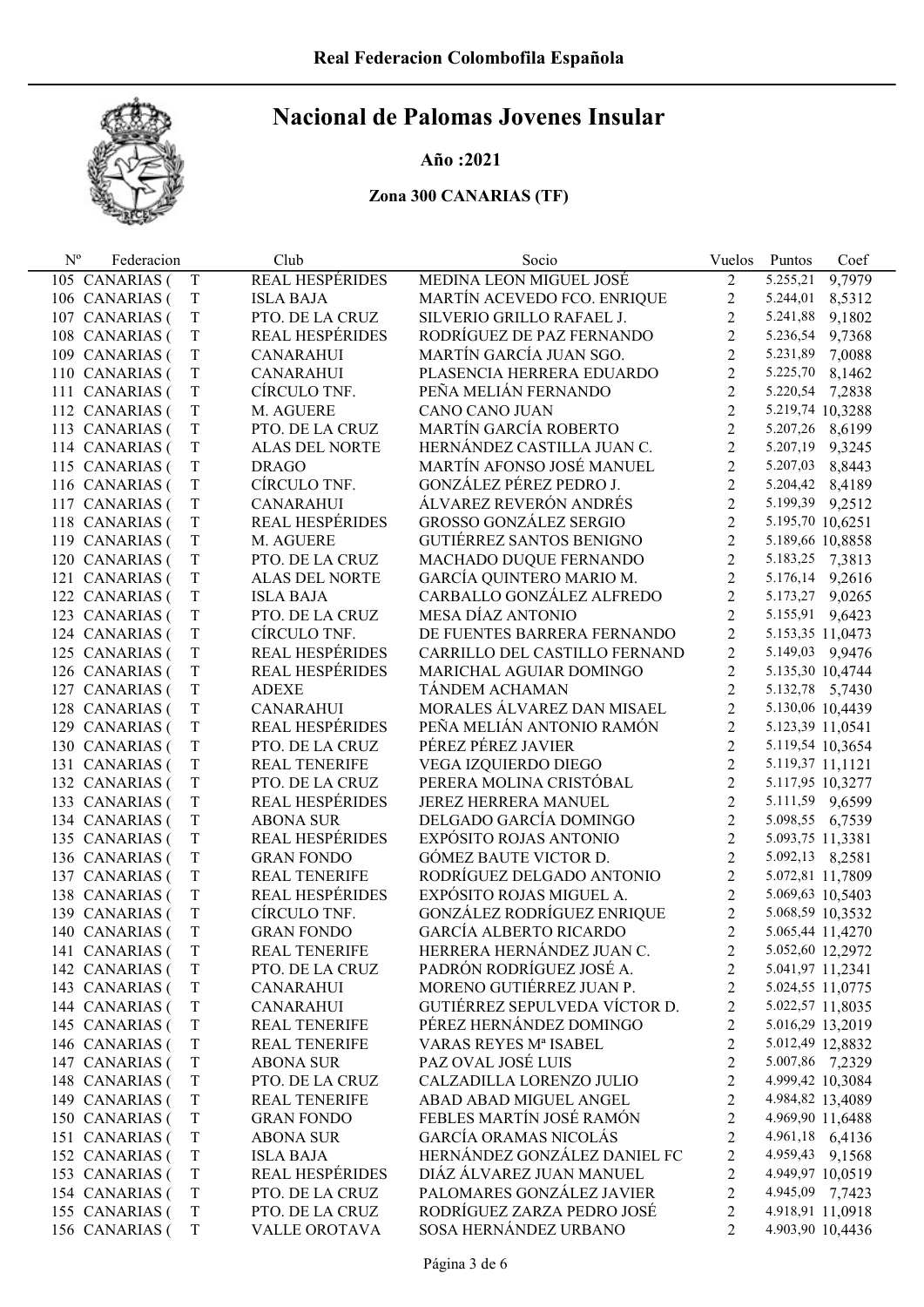

#### Año :2021

| $N^{\rm o}$ | Federacion        |             | Club                   | Socio                             | Vuelos                  | Puntos<br>Coef   |
|-------------|-------------------|-------------|------------------------|-----------------------------------|-------------------------|------------------|
|             | 157 CANARIAS (    | T           | <b>DRAGO</b>           | ÁLVARO ALFONSO JOSÉ MARÍA         | $\overline{2}$          | 4.894,68 10,1369 |
|             | 158 CANARIAS (    | $\mathbf T$ | <b>REAL HESPÉRIDES</b> | DÍAZ ÁLVAREZ ISIDRO               | 2                       | 4.892,03 10,3888 |
|             | 159 CANARIAS (    | T           | <b>REAL HESPÉRIDES</b> | PERERA HERNÁNDEZ HUMBERTO D.      | $\overline{c}$          | 4.870,87 13,2300 |
|             | 160 CANARIAS (    | T           | VALLE OROTAVA          | <b>MARTÍN MARTIN LORENZO</b>      | $\overline{2}$          | 4.857,60 15,6640 |
|             | 161 CANARIAS (    | T           | <b>REAL TENERIFE</b>   | <b>SOCAS MARTÍN GABRIEL</b>       | $\overline{2}$          | 4.808,08 12,7684 |
|             | 162 CANARIAS (    | T           | M. AGUERE              | DÍAZ GARCÍA VALENTÍN              | $\overline{c}$          | 4.803,09 11,9872 |
|             | 163 CANARIAS (    | T           | <b>ISLA BAJA</b>       | LUIS DÍAZ KEVIN                   | $\overline{2}$          | 4.802,64 10,7730 |
|             | 164 CANARIAS (    | $\mathbf T$ | PTO. DE LA CRUZ        | TAMAJÓN HERNÁNDEZ FRANCISCO       | $\overline{2}$          | 4.764,62 10,7539 |
|             | 165 CANARIAS (    | T           | REAL HESPÉRIDES        | RODRÍGUEZ GONZÁLEZ JOSÉ A.        | $\overline{2}$          | 4.752,52 12,3223 |
|             | 166 CANARIAS (    | $\mathbf T$ | CÍRCULO TNF.           | PERAZA MÁRQUEZ GAZMIRA            | $\overline{2}$          | 4.748,08 9,8363  |
|             | 167 CANARIAS (    | $\mathbf T$ | CÍRCULO TNF.           | NAVARRO RODRÍGUEZ IVÁN J.         | $\overline{c}$          | 4.739,73 13,0034 |
| 168         | CANARIAS (        | T           | <b>REAL HESPÉRIDES</b> | HERNÁNDEZ MÉNDEZ RUBÉN            | $\overline{2}$          | 4.708,28 12,8771 |
|             | 169 CANARIAS (    | T           | <b>GRAN FONDO</b>      | RODRÍGUEZ PAVÓN JOSÉ JUAN         | $\overline{2}$          | 4.679,98 13,6155 |
|             | 170 CANARIAS (    | $\mathbf T$ | PTO. DE LA CRUZ        | ABRANTE MARTÍN MANUEL LUIS        | $\overline{c}$          | 4.674,42 12,8602 |
| 171         | <b>CANARIAS</b> ( | T           | M. AGUERE              | MORALES JIMÉNEZ Mª MERCEDES       | $\overline{2}$          | 4.651,18 12,8779 |
| 172         | CANARIAS (        | T           | <b>ABONA SUR</b>       | MOSQUERA PANIAGUA JAVIER          | $\overline{c}$          | 4.641,55 10,2361 |
|             | 173 CANARIAS (    | $\mathbf T$ | <b>REAL HESPÉRIDES</b> | RODRÍGUEZ ALMENARA JESÚS          | $\overline{c}$          | 4.633,34 12,4929 |
|             | 174 CANARIAS (    | T           | CÍRCULO TNF.           | <b>GOYA RODRÍGUEZ FCO. JAVIER</b> | $\overline{2}$          | 4.614,10 13,7445 |
|             | 175 CANARIAS (    | T           | PTO. DE LA CRUZ        | FROST EDWARD ANTHONY              | $\overline{2}$          | 4.601,32 11,6397 |
|             | 176 CANARIAS (    | $\mathbf T$ | <b>ABONA SUR</b>       | AGNOLI ANDREAS ERNESTO            | $\overline{c}$          | 4.597,10 8,2052  |
|             | 177 CANARIAS (    | T           | PTO. DE LA CRUZ        | RODRIGUEZ GONZÁLEZ PEDRO J.       | $\overline{2}$          | 4.567,94 12,0391 |
| 178         | <b>CANARIAS</b> ( | $\mathbf T$ | <b>REAL HESPÉRIDES</b> | DAMAS DAMAS RICHARD               | $\overline{c}$          | 4.558,04 12,8358 |
| 179         | CANARIAS (        | $\mathbf T$ | CÍRCULO TNF.           | RAMOS CARTAYA CIRIACO             | $\overline{2}$          | 4.557,60 5,7174  |
|             | 180 CANARIAS (    | T           | M. AGUERE              | <b>BRITO SÁNCHEZ ELIÁN</b>        | $\overline{2}$          | 4.535,36 6,4855  |
| 181         | CANARIAS (        | T           | PTO. DE LA CRUZ        | GONZÁLEZ ÁLVAREZ SALVADOR         | $\overline{2}$          | 4.534,48 3,5619  |
|             | 182 CANARIAS (    | T           | <b>DRAGO</b>           | GONZÁLEZ CÁRDENAS ALEXANDER       | $\overline{2}$          | 4.532,13 13,0516 |
|             | 183 CANARIAS (    | T           | REAL HESPÉRIDES        | RODRÍGUEZ GIL ROBIN               | $\overline{2}$          | 4.510,24 6,4665  |
|             | 184 CANARIAS (    | T           | <b>INSP. DAUTE</b>     | HERNÁNDEZ WALO DOMINGO T.         | $\overline{c}$          | 4.509,23 5,3765  |
|             | 185 CANARIAS (    | T           | VALLE OROTAVA          | MARTÍN PÉREZ CARMELO B.           | $\overline{c}$          | 4.464,63 7,5087  |
|             | 186 CANARIAS (    | $\mathbf T$ | <b>CANARAHUI</b>       | <b>RAMOS RAMOS MIGUEL</b>         | $\overline{2}$          | 4.454,23 11,8930 |
|             | 187 CANARIAS (    | T           | <b>REAL TENERIFE</b>   | FIGUEROA ÉVORA DOMINGO            | $\overline{c}$          | 4.446,02 16,0078 |
|             | 188 CANARIAS (    | $\mathbf T$ | <b>ABONA SUR</b>       | <b>MARTÍN RODRÍGUEZ JORGE</b>     | $\overline{c}$          | 4.425,65 8,5541  |
|             | 189 CANARIAS (    | $\mathbf T$ | CÍRCULO TNF.           | ESPINOSA GONZÁLEZ LIDIA           | $\overline{2}$          | 4.408,23 14,5537 |
|             | 190 CANARIAS (    | $\mathbf T$ | VALLE OROTAVA          | HERNÁNDEZ PÉREZ FRANCISCO J.      | $\overline{2}$          | 4.397,24 13,1008 |
| 191         | <b>CANARIAS</b> ( | T           | <b>REAL TENERIFE</b>   | REVERÓN DELGADO ALONSO            | $\overline{c}$          | 4.371,65 7,7045  |
|             | 192 CANARIAS (    | T           | <b>DRAGO</b>           | TOLEDO RIZO ADONAY                | $\overline{2}$          | 4.284,66 7,1627  |
|             | 193 CANARIAS (    | Τ           | REAL HESPÉRIDES        | GIL GARCÍA MANUEL                 | 2                       | 4.249,73 15,5437 |
|             | 194 CANARIAS (    | T           | <b>ISLA BAJA</b>       | GONZALEZ RODRÍGUEZ CLAUDIO M.     | 2                       | 4.223,93 7,5043  |
|             | 195 CANARIAS (    | $\mathbf T$ | REAL HESPÉRIDES        | CASTILLO DE LA ROSA JUAN J.       | $\overline{c}$          | 4.206,64 16,1501 |
|             | 196 CANARIAS (    | $\mathbf T$ | <b>REAL HESPÉRIDES</b> | MENDOZA PEÑA JOSÉ JAVIER          | $\overline{c}$          | 4.159,18 15,7203 |
|             | 197 CANARIAS (    | $\mathbf T$ | <b>REAL HESPÉRIDES</b> | <b>MARTÍN BRITO ADOLFO</b>        | $\overline{c}$          | 4.144,36 6,6448  |
|             | 198 CANARIAS (    | $\mathbf T$ | <b>REAL TENERIFE</b>   | DELGADO NUÑEZ ASENSIO             | $\overline{c}$          | 3.794,64 11,1959 |
|             | 199 CANARIAS (    | T           | <b>INSP. DAUTE</b>     | PÉREZ FORTE JUAN MANUEL           | $\overline{c}$          | 3.685,21 5,2776  |
|             | 200 CANARIAS (    | $\mathbf T$ | <b>REAL TENERIFE</b>   | FRANCISCO LORENZO MAXIMINO        | $\overline{\mathbf{c}}$ | 3.680,58 12,5897 |
|             | 201 CANARIAS (    | $\mathbf T$ | PTO. DE LA CRUZ        | <b>BELLO GONZÁLEZ EMILIO</b>      | $\overline{c}$          | 3.638,21 4,4943  |
|             | 202 CANARIAS (    | $\mathbf T$ | <b>ISLA BAJA</b>       | LUIS MARTÍN FCO. JAVIER           | $\overline{c}$          | 3.618,77 4,6927  |
|             | 203 CANARIAS (    | $\mathbf T$ | ALAS DEL NORTE         | PÉREZ DELGADO ALONSO              | $\overline{c}$          | 3.582,72 4,6053  |
|             | 204 CANARIAS (    | $\mathbf T$ | <b>GRAN FONDO</b>      | GONZÁLEZ NAVARRO SERGIO JOSÉ      | $\overline{\mathbf{c}}$ | 3.549,18 5,1982  |
|             | 205 CANARIAS (    | $\mathbf T$ | CÍRCULO TNF.           | PADILLA DELGADO NAYRA             | $\overline{c}$          | 3.515,37 5,9917  |
|             | 206 CANARIAS (    | $\mathbf T$ | PTO. DE LA CRUZ        | GONZÁLEZ GARCÍA JOSÉ              | $\overline{c}$          | 3.508,34 5,2272  |
|             | 207 CANARIAS (    | $\mathbf T$ | PTO. DE LA CRUZ        | CABO MARTÍN AGUSTÍN               | 2                       | 3.409,47 12,1192 |
|             | 208 CANARIAS (    | T           | <b>REAL HESPÉRIDES</b> | GONZÁLEZ ESTÉVEZ JONATHAN         | 2                       | 3.252,50 7,7836  |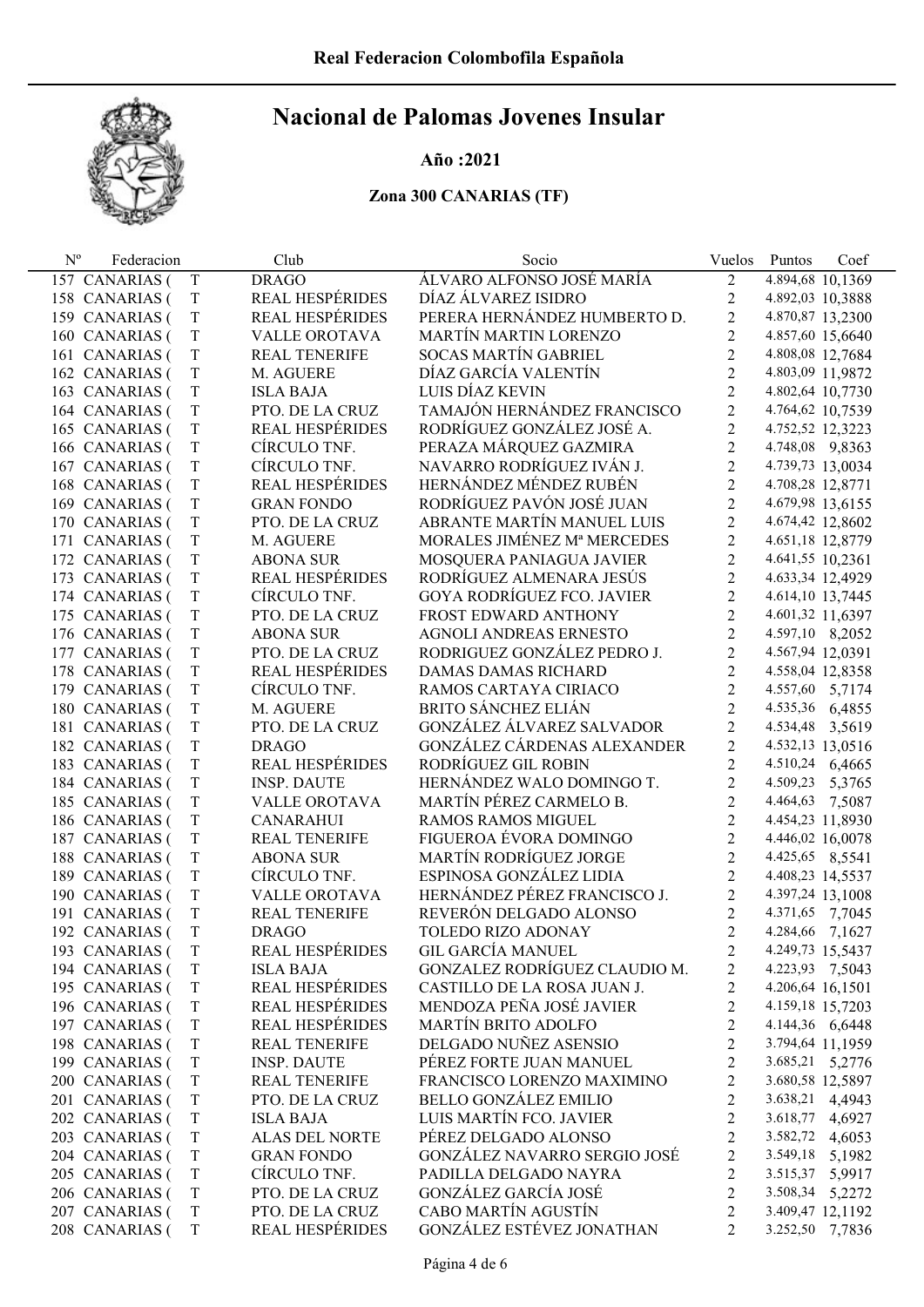

#### Año :2021

| $\rm N^o$ | Federacion                       |                  | Club                             | Socio                            | Vuelos         | Puntos                      | Coef   |
|-----------|----------------------------------|------------------|----------------------------------|----------------------------------|----------------|-----------------------------|--------|
|           | 209 CANARIAS (                   | T                | <b>DRAGO</b>                     | MEDINA HERNÁNDEZ ORLANDO         | 2              | 3.226,69 12,2531            |        |
|           | 210 CANARIAS (                   | T                | <b>ABONA SUR</b>                 | MEDEROS BORGES AIRÁN             | $\overline{2}$ | 3.193,90 12,5661            |        |
|           | 211 CANARIAS (                   | $\rm T$          | M. AGUERE                        | <b>AGUIAR DÍAZ FLORENTIN</b>     | $\overline{2}$ | 3.188,28 14,8178            |        |
|           | 212 CANARIAS (                   | $\rm T$          | <b>REAL HESPÉRIDES</b>           | DÁVILA MARTÍNEZ FRANCISCO        | $\overline{2}$ | 3.156,98 9,1495             |        |
|           | 213 CANARIAS (                   | $\rm T$          | CÍRCULO TNF.                     | TANDEM JAVIER RIVERO - JUAN      | $\overline{2}$ | 3.012,10 8,8692             |        |
|           | 214 CANARIAS (                   | T                | <b>ISLA BAJA</b>                 | DÍAZ LINARES DOMINGO             | $\overline{2}$ | 2.920,71 16,2626            |        |
|           | 215 CANARIAS (                   | $\rm T$          | <b>CANARAHUI</b>                 | GÓMEZ DELGADO ELISEO A.          | $\overline{2}$ | 2.870,01 8,4884             |        |
|           | 216 CANARIAS (                   | $\rm T$          | CÍRCULO TNF.                     | <b>GARCÍA CARVAJAL FRANCISCO</b> | $\overline{2}$ | 2.864,57 10,4648            |        |
|           | 217 CANARIAS (                   | $\rm T$          | <b>DRAGO</b>                     | LUIS RIZO EUGENIO                | $\overline{2}$ | 2.851,76 8,5937             |        |
|           | 218 CANARIAS (                   | $\rm T$          | <b>ABONA SUR</b>                 | LEDESMA BATISTA JOSÉ             | $\overline{2}$ | 2.343,58 4,3198             |        |
|           | 219 CANARIAS (                   | $\rm T$          | <b>REAL HESPÉRIDES</b>           | DIAZ TEJERA SERGIO DAVID         | $\overline{2}$ | 2.235,98 7,2507             |        |
|           | 220 CANARIAS (                   | $\rm T$          | <b>ADEXE</b>                     | MARTÍN TABARES LEOPOLDO          | $\overline{2}$ | 2.223,93 10,1969            |        |
|           | 221 CANARIAS (                   | $\rm T$          | <b>REAL TENERIFE</b>             | TABARES RODRÍGUEZ DIEGO          | $\overline{2}$ | 2.163,76                    | 7,3316 |
|           | 222 CANARIAS (                   | $\rm T$          | CÍRCULO TNF.                     | LARA ORTIZ JUAN JOSÉ             | $\overline{2}$ | 2.141,99                    | 8,6124 |
|           | 223 CANARIAS (                   | $\rm T$          | M. AGUERE                        | RODRÍGUEZ MIRABAL JOSÉ M.        | $\overline{2}$ | 1.734,48                    | 3,2505 |
|           | 224 CANARIAS (                   | $\rm T$          | CÍRCULO TNF.                     | RAMOS DELGADO MARCOS ANTONI      | $\mathbf{1}$   | 2.948,66                    | 0,9784 |
|           | 225 CANARIAS (                   | $\rm T$          | <b>CANARAHUI</b>                 | <b>VARGAS MORALES JAVIER</b>     | 1              | 2.816,56                    | 1,9903 |
|           | 226 CANARIAS (                   | $\rm T$          | <b>REAL TENERIFE</b>             | <b>GARCÍA PERDOMO ALISON</b>     | 1              | 2.762,85                    | 3,2052 |
|           | 227 CANARIAS (                   | $\rm T$          | <b>CULTURAL CHINE</b>            | PLASENCIA FAGUNDO ANTONIO J.     | 1              | 2.761,05                    | 2,9785 |
|           | 228 CANARIAS (                   | $\rm T$          | <b>CULTURAL CHINE</b>            | RÍOS GÓMEZ FCO. PABLO            | 1              | 2.741,60                    | 3,2042 |
|           | 229 CANARIAS (                   | $\rm T$          | <b>DRAGO</b>                     | <b>GARCÍA BENÍTEZ MANUEL</b>     | 1              | 2.727,44                    | 3,6134 |
|           | 230 CANARIAS (                   | $\rm T$          | PTO. DE LA CRUZ                  | SANTANA ESPINOSA MANUEL          | 1              | 2.716,18                    | 3,6885 |
|           | 231 CANARIAS (                   | $\rm T$          | PTO. DE LA CRUZ                  | CAMARA MARCINKOWSKI CARLOS       | 1              | 2.706,26                    | 3,7736 |
|           | 232 CANARIAS (                   | $\rm T$          | <b>CULTURAL CHINE</b>            | ANDRADE GARCÍA FRANCISCO J.      | 1              | 2.698,15                    | 3,9718 |
|           | 233 CANARIAS (                   | $\rm T$          | <b>VALLE OROTAVA</b>             | FERNÁNDEZ PERAZA DOMINGO         | 1              | 2.641,84                    | 4,1865 |
|           | 234 CANARIAS (                   | $\rm T$          | PTO. DE LA CRUZ                  | MELIÁN FUMERO LUIS ÁNGEL         | 1              | 2.623,18                    | 5,2856 |
|           | 235 CANARIAS (                   | $\rm T$          | <b>CANARAHUI</b>                 | GUTIÉRREZ SEPULVEDA JESÚS R.     | 1              | 2.532,28                    | 5,8765 |
|           | 236 CANARIAS (                   | $\rm T$          | CÍRCULO TNF.                     | AFONSO AFONSO ÁNGEL              | 1              | 2.466,25                    | 5,8311 |
|           | 237 CANARIAS (                   | $\rm T$          | <b>REAL HESPÉRIDES</b>           | RAVELO RAMOS JUAN CARLOS         | 1              | 2.464,56                    | 4,3809 |
|           | 238 CANARIAS (                   | $\rm T$          | CÍRCULO TNF.                     | GARCÍA CANO JESÚS D.             | 1              | 2.461,55                    | 6,4808 |
|           | 239 CANARIAS (                   | $\rm T$          | <b>REAL TENERIFE</b>             | PLASENCIA HORMIGA BESAY          | 1              | 2.419,88                    | 4,8967 |
|           | 240 CANARIAS (                   | $\rm T$          | <b>REAL TENERIFE</b>             | AGUIAR ÁLVAREZ JOSÉ              | 1              | 2.280,24                    | 8,0461 |
|           | 241 CANARIAS (                   | $\rm T$          | <b>ABONA SUR</b>                 | PÉREZ ESTÉVEZ JORGE              | 1              | 2.175,80                    | 6,5789 |
|           | 242 CANARIAS (                   | $\rm T$          | <b>CULTURAL CHINE</b>            | GARCÍA DÍAZ JOSÉ                 | 1              | 2.157,39                    | 8,0541 |
|           | 243 CANARIAS (                   | T                | CÍRCULO TNF.                     | AGUILAR PÉREZ JOSÉ RAMÓN         | 1              | 2.134,27                    | 8,7243 |
|           | 244 CANARIAS (                   | T                | <b>VALLE OROTAVA</b>             | PERDOMO GUTIÉRREZ JOSÉ FCO.      | 1              | 2.120,12 7,3002             |        |
|           |                                  |                  | <b>GRAN FONDO</b>                | ITURRIBARRÍA MARTÍN ÁNGEL        |                | 2.043,40                    |        |
|           | 245 CANARIAS (<br>246 CANARIAS ( | T<br>$\mathbf T$ | <b>ADEXE</b>                     | SANTOS GONZÁLEZ JESÚS DONATO     | 1<br>1         | 2.033,98                    | 7,5069 |
|           |                                  | $\mathbf T$      |                                  | ÁLVAREZ RAMOS SERGIO A.          |                | 2.020,85                    | 6,1684 |
|           | 247 CANARIAS (<br>248 CANARIAS ( |                  | <b>REAL TENERIFE</b>             | DÍAZ MEDINA ROMÁN DOMINGO        | 1              | 1.887,31                    | 8,3874 |
|           |                                  | $\mathbf T$      | <b>ABONA SUR</b>                 | <b>MORA MEDINA JUAN</b>          | 1              |                             | 5,5520 |
|           | 249 CANARIAS (                   | $\rm T$          | <b>ADEXE</b><br><b>ISLA BAJA</b> | ACOSTA MARTÍN JUAN ANTONIO       | 1              | 1.883,35<br>1.718,34 3,0134 | 7,7562 |
|           | 250 CANARIAS (                   | $\mathbf T$      |                                  | HERNÁNDEZ RODRÍGUEZ ALFREDO      | 1              |                             |        |
|           | 251 CANARIAS (                   | $\mathbf T$      | CÍRCULO TNF.                     | SOSA PADRÓN FERNANDO MANUEL      | 1              | 1.703,64                    | 3,6838 |
|           | 252 CANARIAS (                   | $\mathbf T$      | <b>VALLE OROTAVA</b>             |                                  | 1              | 1.689,24                    | 3,8866 |
|           | 253 CANARIAS (                   | $\mathbf T$      | M. AGUERE                        | HERNÁNDEZ MESA JAVIER            | 1              | 1.677,30                    | 4,1162 |
|           | 254 CANARIAS (                   | $\rm T$          | <b>VALLE OROTAVA</b>             | LÓPEZ CARBALLO RAMÓN             | 1              | 1.655,60                    | 4,2951 |
|           | 255 CANARIAS (                   | $\rm T$          | <b>ADEXE</b>                     | ROGER VICENT BENOIT              | 1              | 1.647,81                    | 3,7393 |
|           | 256 CANARIAS (                   | $\rm T$          | <b>REAL TENERIFE</b>             | <b>CLEMENTE PÉREZ MANUEL</b>     | 1              | 1.553,86                    | 3,6053 |
|           | 257 CANARIAS (                   | $\rm T$          | <b>DRAGO</b>                     | GONZÁLEZ PÉREZ JOSÉ M.           | 1              | 1.544,39                    | 3,0250 |
|           | 258 CANARIAS (                   | $\rm T$          | <b>ADEXE</b>                     | RAMOS HERNÁNDEZ FELIPE J.        | 1              | 1.531,03                    | 2,9010 |
|           | 259 CANARIAS (                   | T                | VALLE OROTAVA                    | LORENZO LUIS BRAULIO             | 1              | 1.336,41                    | 5,2565 |
|           | 260 CANARIAS (                   | T                | <b>CULTURAL CHINE</b>            | MARTÍN GONZÁLEZ PEDRO            | 1              | 1.004,62                    | 6,4624 |